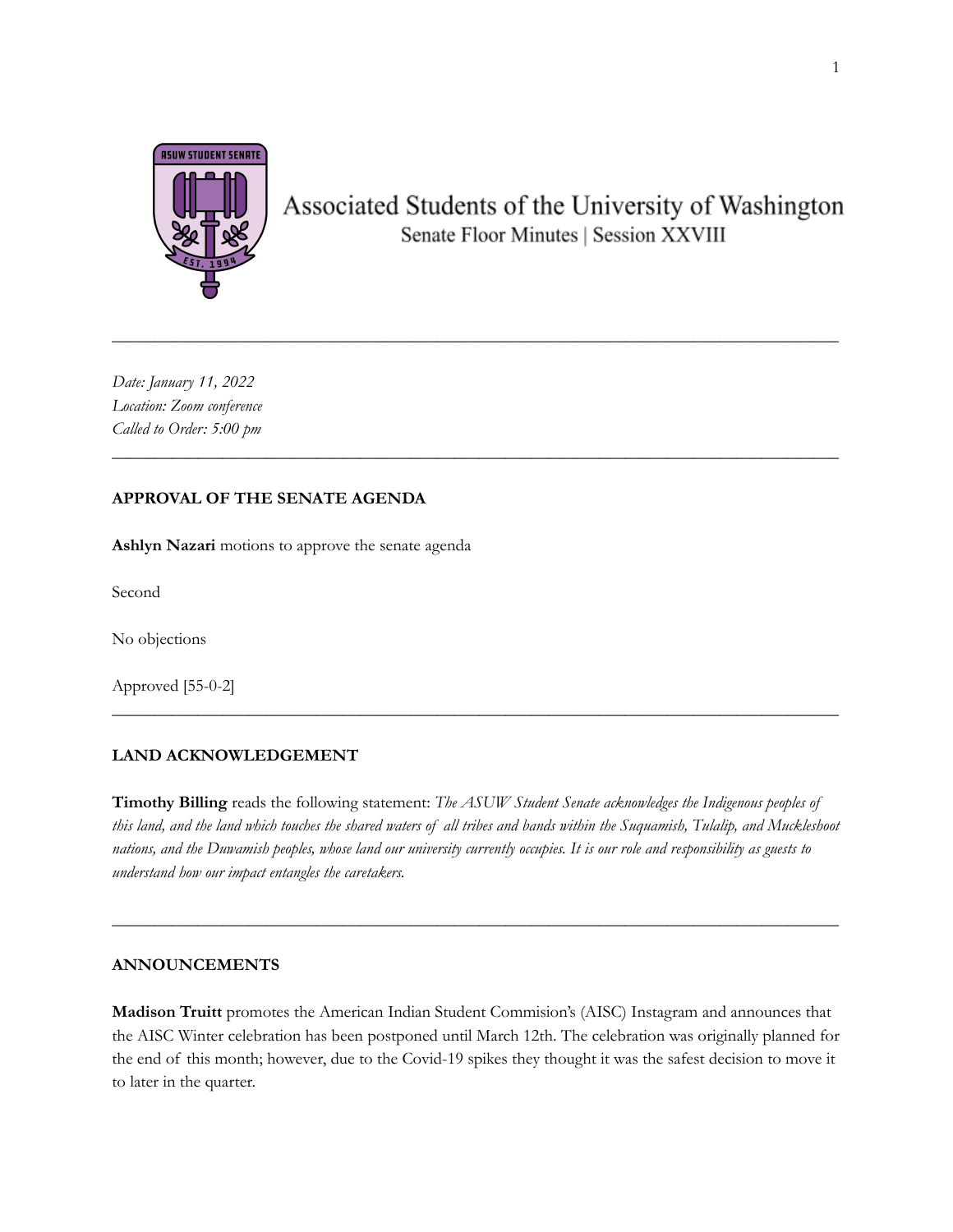**Sarah May** announces that the ASUW Office of GovernmentalRelations, who handled the Legislative Agenda that was reviewed by the senate last quarter, is looking for a data management intern to improve their drive organization and infrastructure to access resources from past years. **Vanessa Zelenović** will send out the position description and application in the follow up email. She explains PAC is the Provost Advisory Council where students have a direct line to UW administration to discuss issues that are relevant and important. It has been renamed to as the Tri-Campus Advisory Board (TAB), and there is a current application cycle open for students who wish to sit on this board. Applications close tomorrow, January 12th. Application information should be on the Senate Instagram and she can share the link in the meeting chat as well.

**Sydney Porter** announces they are from WashPirg. WashPirg is a student group on campus that works to give students tools and resources to take action on issues they care about. Their lead campaign this quarter is the Affordable Healthcare Campaign. This campaign is focused on trying to set price limits on expensive prescription drugs. They will be lobbying during the Legislative Session in Olympia and have discussed a joint effort with the Office of Governmental Relations, who will be lobbying for the Legislative Agenda. They are having their big kickoff meeting next Tuesday at 5 pm. This is where they will officially launch all of their campaigns. Anyone wanting more information can email her at slp302@uw.edu. They will also paste the email in the chat.

**\_\_\_\_\_\_\_\_\_\_\_\_\_\_\_\_\_\_\_\_\_\_\_\_\_\_\_\_\_\_\_\_\_\_\_\_\_\_\_\_\_\_\_\_\_\_\_\_\_\_\_\_\_\_\_\_\_\_\_\_\_\_\_\_\_\_\_\_\_\_\_\_\_\_\_\_\_\_\_\_\_\_\_\_\_**

#### **SPEAKER'S REPORT**

**Timothy Billing** reveals the new updates to the website, and highlights that the previous speaker and current Directory of University Affairs,**Lukas Illa**, put tremendous work into it. He was able to work with the senate leadership team and the website designer to implement new updates. On the homepage there is now a login link; when on the senate website students must login with their UW net id in order to access senator information and track voting. There are two new additions to the "Introduce Legislation" tab. The first one is a space for the addition of content warnings in legislation. He wanted to ensure content warnings are continued to be when needed in the senate moving forward. Now when legislation is submitted, any content warnings will be automatically placed in bills. There is also now a citation box for any citations pertaining to legislation to be added. Quite a few other bugs were able to be fixed, and the senate website is running better as a whole. He says he was requested to do a couple of more info sessions on committees that are unique to the senate:

Personnel Committee:

Required to make Personnel policy changes and job description changes

Finance and Budget Committee:

In charge of all of the ASUW budget

Service and Activity Fee Committee:

How ASUW gets their money; they are in charge of getting money to all of the entities on campus.

How does legislation work with these committees?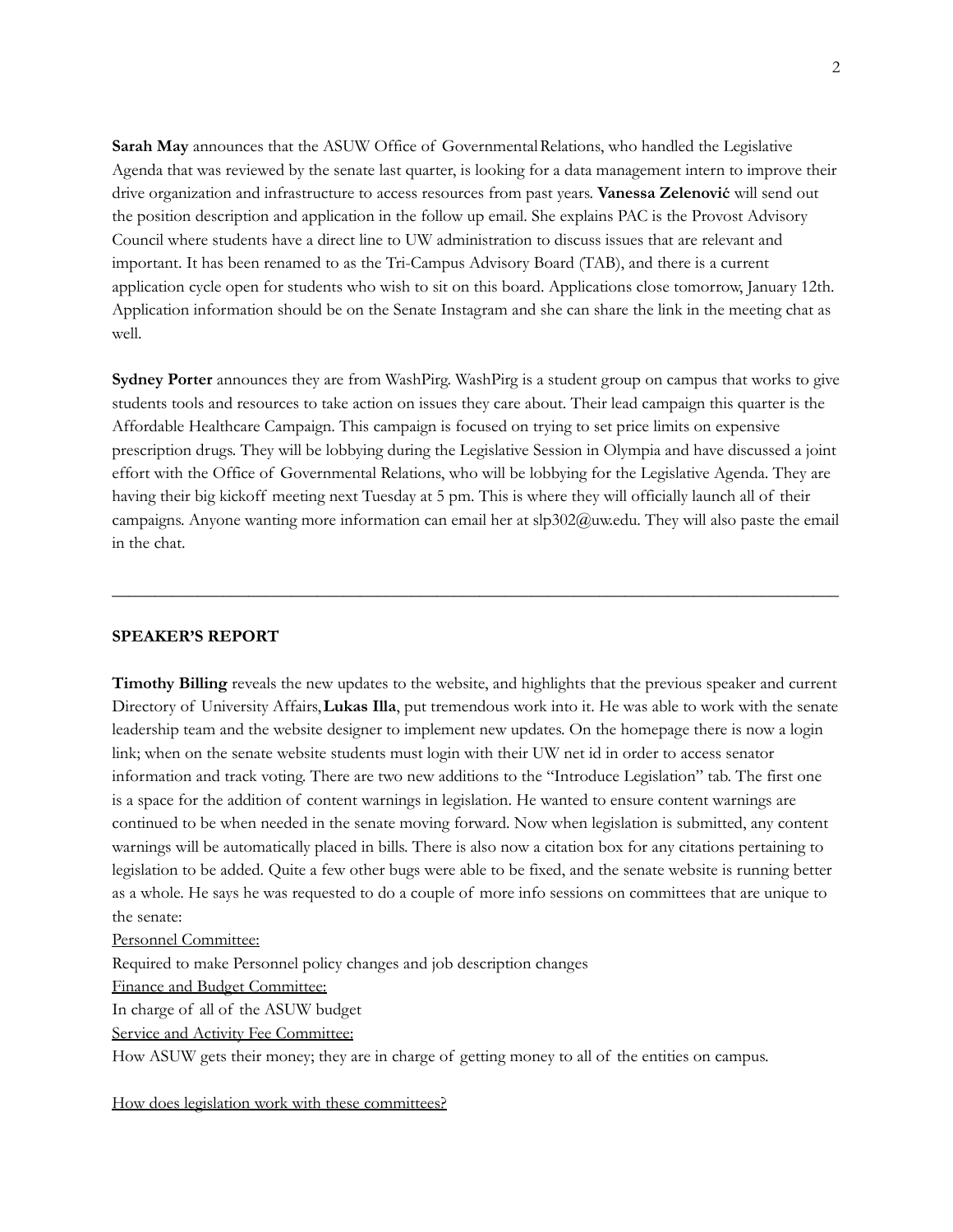Legislation works differently with these committees.

- These committees are independent and non-political groups
- They are not bound by legislation even though they are students
- Legislation gives them a clearer picture of how students feel about a topi

They can choose to vote differently from the requests in the legislation.

#### How can you work with them?

Senators can reach out to these committees to get any questions answered or have discussions about the committee's role. Students wanting to advocate or implement legislation can consult committee chairs and then put legislation through the senate regarding topics pertaining to these committees to get voted on and approved. He can then send off the legislation to any committees listed in the forwarding clause for next actions to be taken. However, these committees make decisions about personnel policy and the budget, and therefore, do not have to take action in line with senate opinion.

**\_\_\_\_\_\_\_\_\_\_\_\_\_\_\_\_\_\_\_\_\_\_\_\_\_\_\_\_\_\_\_\_\_\_\_\_\_\_\_\_\_\_\_\_\_\_\_\_\_\_\_\_\_\_\_\_\_\_\_\_\_\_\_\_\_\_\_\_\_\_\_\_\_\_\_\_\_\_\_\_\_\_\_\_\_**

### **VICE SPEAKER'S REPORT**

**Sarah May** says she mentioned last week she is working on Organic Acts (OA) to update the senate rules and bylaws and give them more accessible language. An OA for the rules was introduced in steering last week, and they will hopefully take a vote on it this week so it can be presented in the senate next week. As soon as this OA starts moving through the senate she will start introducing the OA regarding bylaws. She is still addressing some requests from the Autumn quarter feedback survey. Some requests have become less relevant because the senate is now remote, but those that are not are being worked on. There is still currently no cart captioner, however, the Finance and Budget Director is assisting her in finding funding.

**\_\_\_\_\_\_\_\_\_\_\_\_\_\_\_\_\_\_\_\_\_\_\_\_\_\_\_\_\_\_\_\_\_\_\_\_\_\_\_\_\_\_\_\_\_\_\_\_\_\_\_\_\_\_\_\_\_\_\_\_\_\_\_\_\_\_\_\_\_\_\_\_\_\_\_\_\_\_\_\_\_\_\_\_\_**

#### **MEMBERSHIP COORDINATOR'S REPORT**

**Vanessa Zelenović** says quorum is 52. She asks senators to show up early to the senate zoom meeting so quorum can be reached more efficiently. Senators on Zoom should change their name to reflect their committee and add pronouns as well if comfortable. Anyone may turn on their camera if comfortable as well. She acknowledges there may be more reluctance to attend the zoom senate because it is online; however, she asks senators to encourage fellow senators and the community to continue to attend. Senators should also continue to update their constituents on current events in the senate every couple of weeks or every quarter. This quarter senators are allowed 3 excused absences and one unexcused absence. Any senators unable to attend meetings should contact her. The Big-Little program was started last year by the previous Senate Membership Coordinator and Senate intern, and will be starting again this quarter. This is a mentorship program; the big is a more experienced senator and the little is a more inexperienced senator. This is something she is starting up again and hopes to do big-little bondings as well. She will put the link to sign up in the chat and send it in the email as well.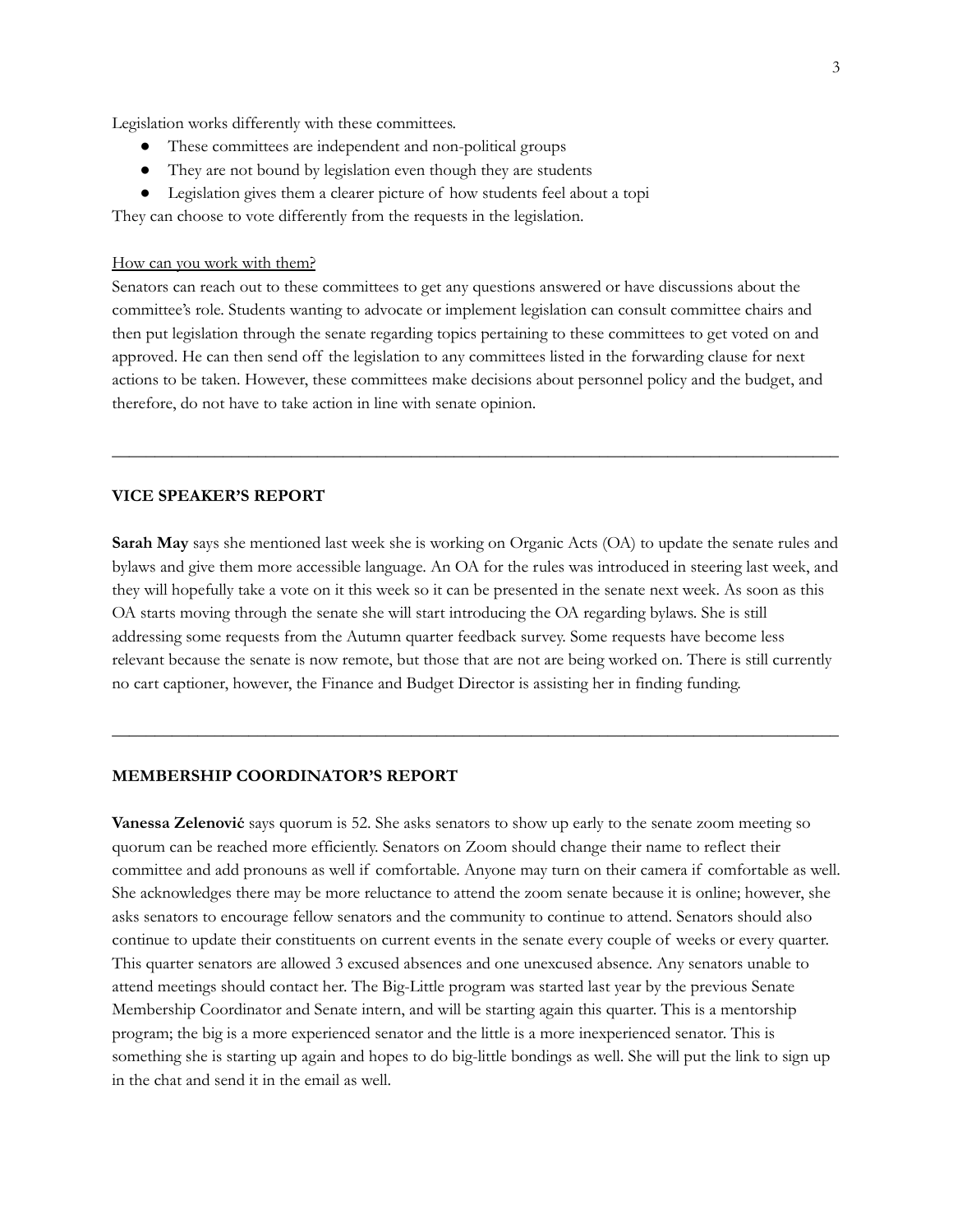### **BOARD REPORT**

**Sarah May** says last week the BOD passed the legislation requesting an Assistant Director for the American Indian Student Commission. Congratulations to the sponsors. The Personnel Committee will be looking at the request later this quarter to determine if they will create the position.

**\_\_\_\_\_\_\_\_\_\_\_\_\_\_\_\_\_\_\_\_\_\_\_\_\_\_\_\_\_\_\_\_\_\_\_\_\_\_\_\_\_\_\_\_\_\_\_\_\_\_\_\_\_\_\_\_\_\_\_\_\_\_\_\_\_\_\_\_\_\_\_\_\_\_\_\_\_\_\_\_\_\_\_\_\_**

**\_\_\_\_\_\_\_\_\_\_\_\_\_\_\_\_\_\_\_\_\_\_\_\_\_\_\_\_\_\_\_\_\_\_\_\_\_\_\_\_\_\_\_\_\_\_\_\_\_\_\_\_\_\_\_\_\_\_\_\_\_\_\_\_\_\_\_\_\_\_\_\_\_\_\_\_\_\_\_\_\_\_\_\_\_**

### **FORUMS**

**Justin Camputaro** is the executive director of theHUB. He loves getting invited every year to talk to the senate about the HUB. He also takes on the role of an advisor. He primarily advises the ASUW Board of Directors alongside **Rene Singleton.** He is available to anyone for whatever needs arise. He also likes to speak about tips for students to navigate UW and get their resolutions implemented. Senate leadership has given information on how to write legislation and start conversations with stakeholders. He wants to give tips and pointers for getting the legislation implemented after it is approved.

#### HUB Overview:

This mission statement of the HUB was rewritten a couple of years ago. It now states: "To support the Husky Experience by enhancing UW Community, providing a dynamic event center, and fostering student engagement. The HUB serves the entire UW community, including faculty, staff, students, alumni, and guests; however, the HUB is first and foremost available to serve students. The vision of the HUB is: "Every UW community member feels they belong. They are welcome, cared about, and inspired to grow." The HUB has given lots of effort in trying to bring this vision to life. One exciting effort has been adding students' artwork throughout the HUB. The HUB purchases student art and every piece of art has been chosen to depict the diversity of the student body. Around 95% of art around the building is all student art. The values of the HUB are: "Empowerment, Discovery, Integrity, Equity, Service." Values drive how they behave as a staff and the impact they are making on campus.

The HUB is ASUW's center of operations. ASUW has two offices in the building – 121 and 131 suites. All of the department leadership provides a direct or indirect service to ASUW. This is an advantage of his department serving as advisors for ASUW.

### Department Leadership:

- Executive Director Justin Camputaro
	- He is one of ASUW's advisors and plays a dual role in providing support and resources
- Finance & Human Resources Lindsey Mitchell
	- All of the finance and human resources support at the university level happens through the HUB. This includes everything from getting on payroll to COVID-19 vaccination for staff.
- Student Activities Office Rene Singleton
	- She provides many valuable resources to help ASUW navigate the university
- Event and Information Services Monica Duran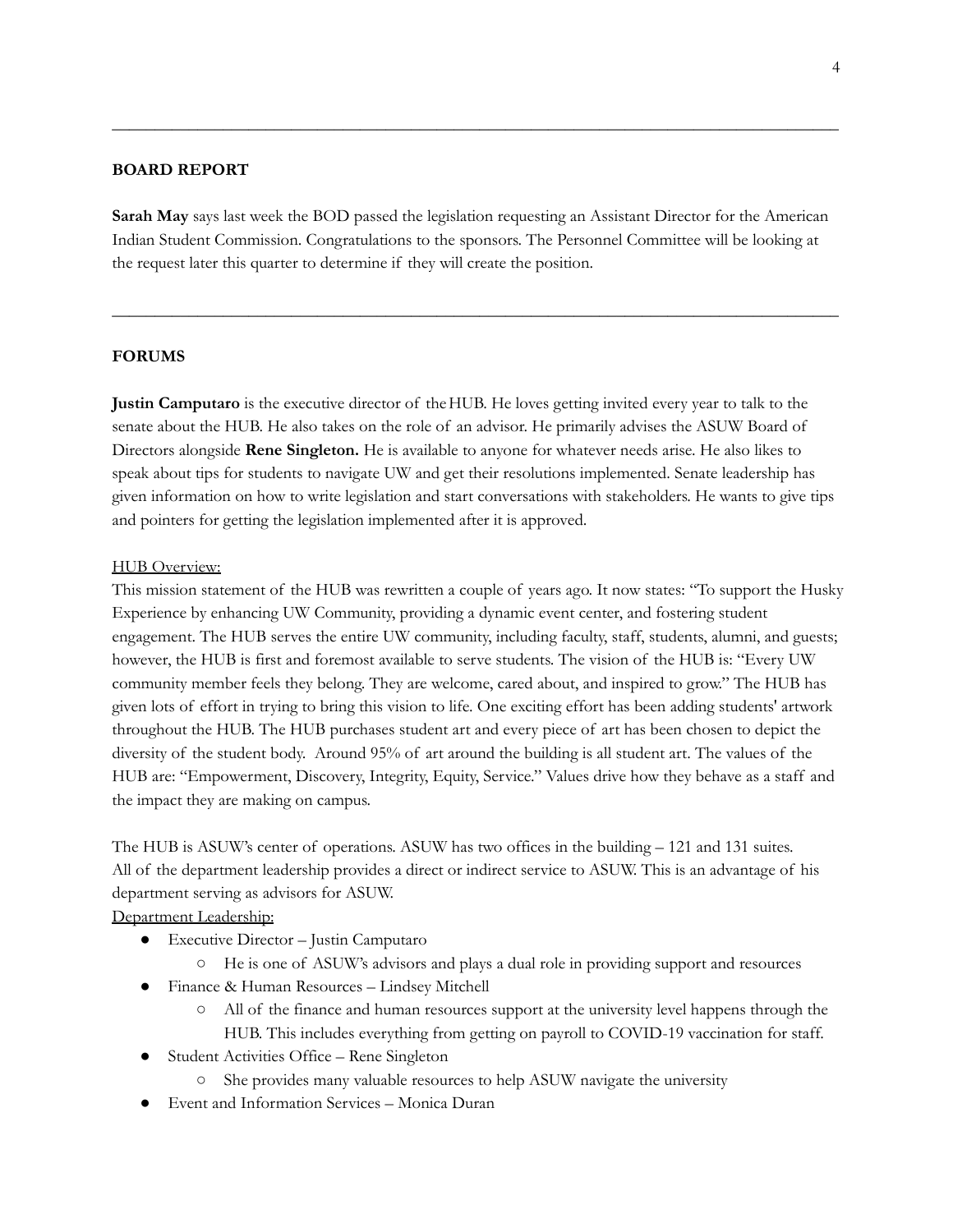- Monica Duran is the Associate Director for EVIS. Her team manages the information desk and all of the reservations for meetings and events throughout the building. When back in person, all meetings and events happen through this team.
- Facility Operations Paul Zuchowski
	- He is filling the role while they look for someone to fill the position. A senator, Eva Hudak, is a liaison to the Board of Representatives at the HUB. Anything related to spaces in general flows through this area. For example, purchasing furniture for an office or repairs will go through this team. This also includes anything related to the building, such as, open lounge spaces, the HVAC system, or hanging art. This team also handles the HUB games and student organization resource center.
- Communications & HUB Programming Adam Serafin
	- All communications and programming throughout the HUB goes through this team; for example, the Welcome Home Banners and social media platforms. Adam also handles working with all UW alumni who help build up the funds for scholarships.

# ASUW & The HUB History

1919: Shortly after completion of the Washington stadium, ASUW led efforts to build the athletic pavilion and union building.

- The athletic pavilion was built and first known as Hec Edmunson; it is now known as the Alaska Airlines Arena.
- This was during the Great Depression and the construction for the student union building had to be paused

Mid 1940s: ASUW was determined and very passionate about creating a student union building. They convinced the UW Regents to partner with them and split the funding

● UW Regents financed around 50% of the building.

October 25, 1949: The Associated Students Memorial Union Building was opened

- Students made this building happen through resolutions and partnering with the campus.
- The term HUB was first coined in the 1950s by the student newspaper, *The Washington Daily*, which was originally part of ASUW. It was viewed as the "hub of campus life"
- Later the acronym became the Husky Union Building. The name HUB actually came before Husky Union Building

1952: A second wing was constructed to add the Ballroom and Games center.

1977: The third and final edition of the HUB consisted of construction of a second ballroom, lounge, dining, and student organization space.

2006: ASUW approached the HUB administration to address the building deficiencies and what was needed. The building was built in the 1970s, and the students now needed more space and resources.

● ASUW and GPSS partnered on a joint resolution to grant improvements to the HUB

2009: UW Regents approved an \$144M renovation project presented by the Building Committee. This committee consisted of 16 students, 2 faculty, and 2 staff.

● The HUB is a building for and designed by students

2010-2012: Renovation completed with goals in place:

- 1. Welcoming space
- 2. Connection to the campus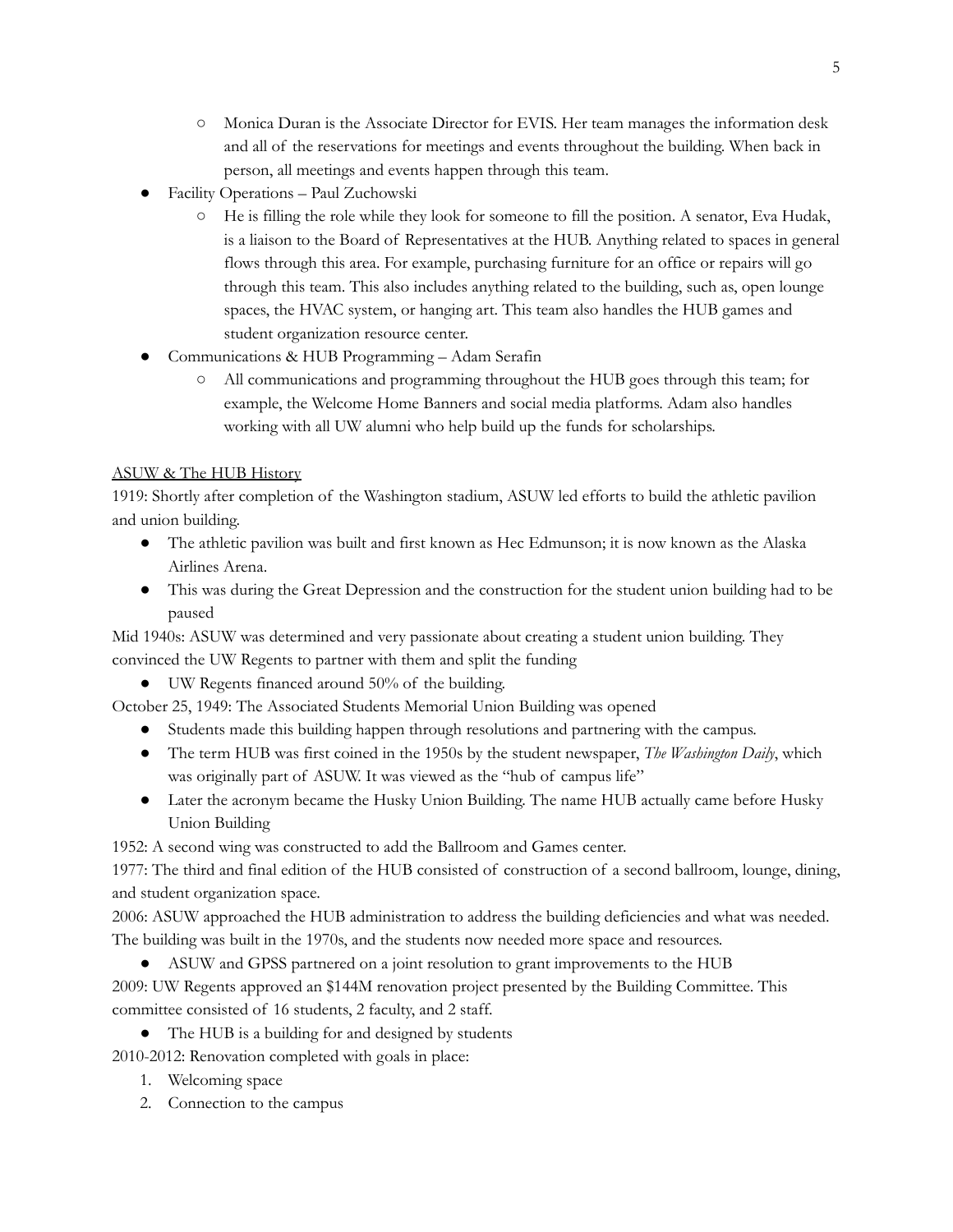- 3. Open the Building
- 4. Build Community

#### Student Voices at UW:

He showed this history to emphasize ASUW's voice matters deeply on the UW campus and can make a difference at high levels. The renovation for the HUB was implemented by ASUW and GPSS and was a 144 million dollar project. He wants senators to be mindful of the power they have to make change as they think about the issues they take on this year. He also wants senators to recognize sometimes change may not happen in the one year they are at UW. As shown in the history of the HUB, it was multiple iterations of ASUW that had to stay committed to ensure the renovations happened. There are a multitude of other resolutions that have been so successful and impactful on this campus.

ASUW and GPSS are the official voices of the students. The ASUW senate is the official student opinion. He encourages:

- Focus on impact those elected and appointed to positions have an ethical responsibility to represent their constituents.
- Bringing legislation talk with all stakeholders in advance.
	- The biggest challenges he sees are when resolutions come through and the sponsor has not had any conversations with anyone listed in the forwarding clause. Sponsors should recognize the key stakeholders who can help take action or be partners in the process. He guarantees students can find partners through staff or faculty for about 95% of the issues that students want to address. Students with more allies and advocates will be in a better position to get legislation actually implemented after passing.
- Debates need to be productive he encourages senators to ask questions.
	- He says he has evaluated how the senate body has interacted with each other when he has attended. Sometimes there are lots of thought out questions and other times it is silent. Senators should be mindful when it is silent because it could mean: the sponsor has done an amazing job or many people may be confused and are unsure what to ask. Senators have a responsibility to ask lots of questions because they should know why they vote a certain way. Those voting should do so because they deeply believe the legislation will make an impact.
- Be knowledgeable  $-$  if you're not, do not vote.
	- If you are writing the legislation ensure all the information in it is accurate and factual. Senators should know where they are getting their information from and have legitimate citations.

#### A Plan for Advocacy:

He encourages the senate body to think about what advocacy looks for ASUW. He emphasizes that advocacy is necessary to keep or maintain the things that are working and bring change when change is needed. He has been in higher education for 22 years and sat on student government as an undergraduate. He believes higher education needs to be disrupted when there needs to be change made. Students should tackle issues in thoughtful ways. Sometimes things are working very well and other times they need to be addressed. He encourages senators to also look at what are the priorities for the university.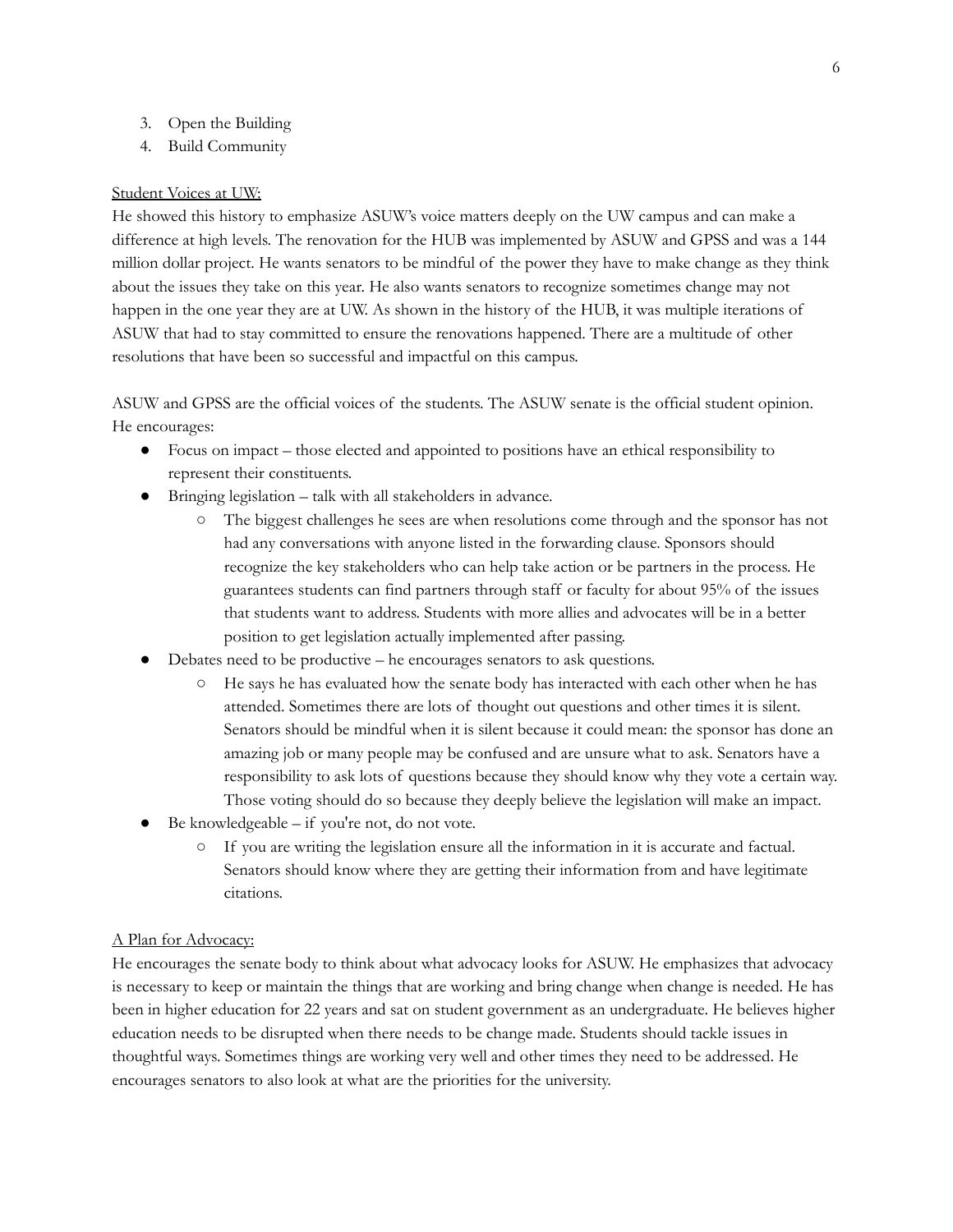# Advocate and Take Action:

Tips: be informed, prepared, organized, confident, passionate, sophisticated, and educated. Students should do their research and be very intentional and thoughtful when bringing resolutions; this will improve the chance of success.

# A Plan for Advocacy:

- Establish a well-defined and agreed upon issue
	- What is the root of the issue?
- Clarifies who is impacted
- Clairfies who can help address the issues.
	- Talk to stakeholders. Students may think a department/area is not an ally or advocate but may be surprised and should reach out.
- Consider what resources you and others have available.
	- Senate and ASUW sometimes tends to identify issues and point fingers at who should change it without identifying the resources or offering assistance and help. One example is partnering with the Office of Governmental Relations in the lobbying process. He says President Cauce has mentioned these partnerships when asked about certain issues in the past. She has said she is not in the position to make certain changes, but would love to partner with students to take on the issue. Students have to be willing to step up and partner as well.
- $\bullet$  Lays out steps to take to address the issue(s) shared goals
- Establishes who will do what
- Sets a timeline

### Final advice:

- Not elected to have all the answers, elected to be representatives.
	- The Senate gets to have their opinions, but hopefully they are formed by engaging with campus constituents.
- Focus on impact "what impact will you make on the UW students this year?"
- What will success look like for you?
- Pause, Breath, Have fun
	- He acknowledges that some moments may be difficult when discussing important issues and navigating serious legislation. However, the process should stay meaningful and be something worthwhile.

### **Timothy Billing** thanks **Justin Camputaro** for his time.

**Justin Camputaro** thanks the senate body for having him. He says he is on the third floor of the HUB in the 305 suite. He encourages senators to visit him with any questions or to chat. He is typically there Monday Through Thursday.

**\_\_\_\_\_\_\_\_\_\_\_\_\_\_\_\_\_\_\_\_\_\_\_\_\_\_\_\_\_\_\_\_\_\_\_\_\_\_\_\_\_\_\_\_\_\_\_\_\_\_\_\_\_\_\_\_\_\_\_\_\_\_\_\_\_\_\_\_\_\_\_\_\_\_\_\_\_\_\_\_\_\_\_\_\_**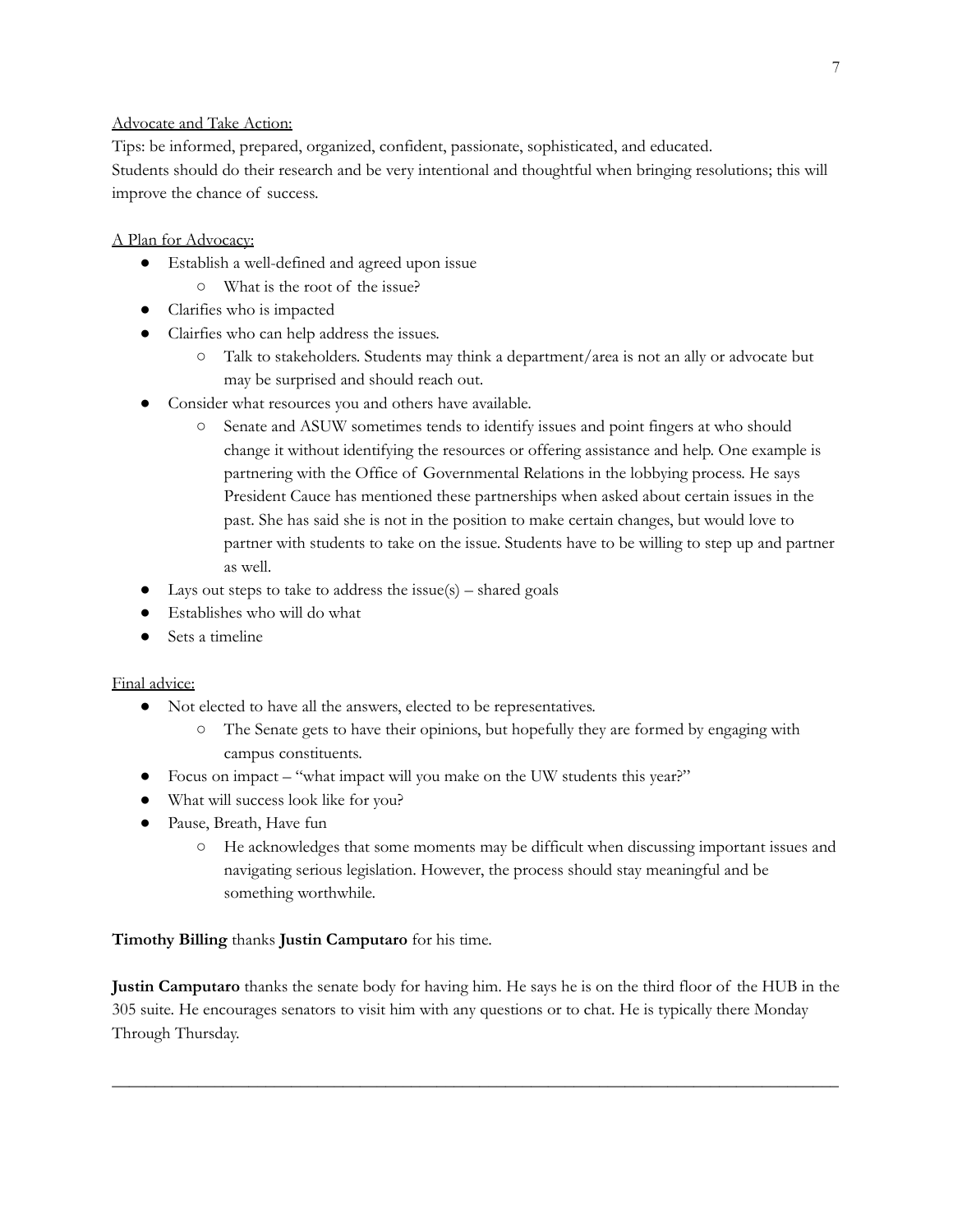#### **NEW BUSINESS**

**Austin Engstrom** calls for orders of the day to ask if the Board Report was done.

**Sarah May** responds that the Board report was done, it was just very short. The BOD just passed the AISC bill for implementing an assistant director.

**Timothy Billing** invites the sponsor to read R-28-9

**Sydney Porter** uses she/they pronouns and is the WashPirg chair and the sponsor of R-28-9. They read R-28-9.

**Timothy Billing** yields to **Sydney Porter** to explain why they wrote this legislation

**Sydney Porter** wrote this resolution because students have the power to shape the future that they will inherit. WashPirg combines the idealism of students with the expertise of professional staff. For nearly 50 years they have trained UW students to run effective campaigns and better organize for the public. WashPirg ensures students have the skills, opportunities, and training to build a better future for everyone. In recent years they have been able to do amazing work with the state and the support of the student body. They outline some of these accomplishments in the resolution, but will highlight them once again.

- In 2018 they passed reforms to establish automatic voter registration, pre-registration for people under 18, and same day voter registration in WA
- In 2019 they worked with their partners at Environment Washington to build support for Washington's 100% clean electricity bill, which committed the state to 100% clean electricity by 2045.
- Last year they helped ban single use plastic bags and toxic takeout foam that polluted the environment.

Students at UW have been a part of WashPirg for 50 years, pulling together their resources statewide with other WashPirg chapters to hire staff, such as advocates and grassroots organizers to work with them on the issues they care about. WashPirg has been historically funded by the Opt-in STAR system. However, the STAR system does not work because students are unaware of this funding mechanism. At a previous meeting they asked senators to raise their hands if they knew how WashPirg was funded and the vast majority did not. They know that WashPirg has consistently been voted on in the referendum processes to be a funded organization on campus; however this is not showing up in their funding. They need a WashPirg that is funded through a three dollar per student per term waivable fee. This would enable them to fulfill their mission to provide further opportunities to students and ensure that WashPirg remains an active and effective group on campus for years to come. There is a state law that students won to give themselves the right to assess themselves a fee. UW has this law as a policy, called Chapter 205. Chapter 205 section 2 describes democratically waivable fees in accordance with the state law RCW 28B.15.610 When a voluntary fee is authorized in accordance with the provisions of RCW 28B.15.610, the fee is mandatory for all students on which the fee is imposed. However, institutions where the fee is used to support political and ideological philosophies or other speech protected by the Constitution, students are allowed to opt out of the fee. This resolution is not seeking to implement this fee; that will be decided by the student body when they work to gather student petitions supporting the implementation of this fee. This resolution seeks to establish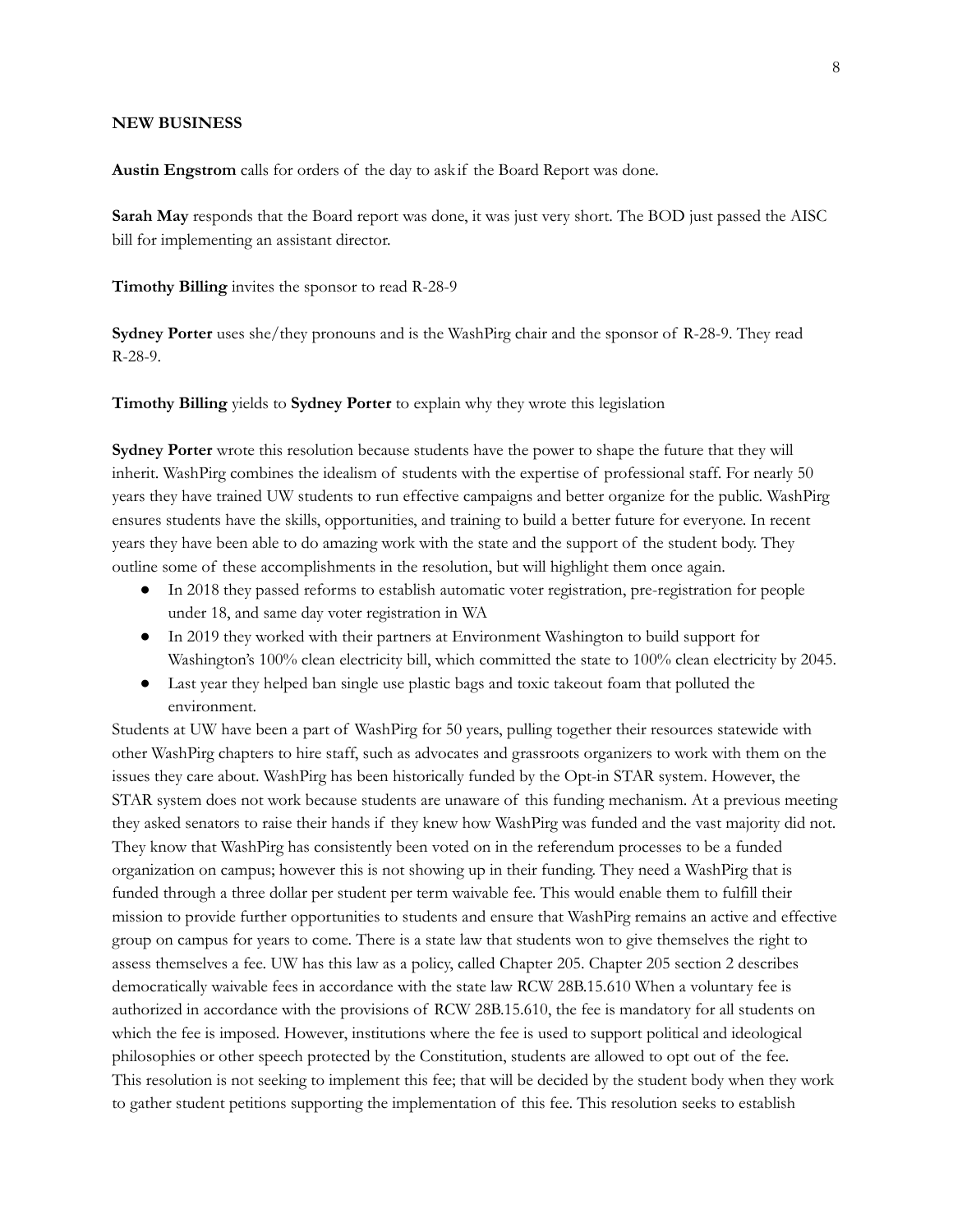support from ASUW in their efforts to pursue Chapter 205. They say they have spoken to many of the people listed in the forwarding clause, including **Mustapha Samateh** and **Aaron Yared** from GPSS, and have heard lots of support for this. Students are wanting to see that student fees can be implemented by and for student groups with the democratic support of the student body.

**Timothy Billing** reminds senators this is in first readings and opens the floor.

**Nathan Mitchell** asks about the current STARs method. He is wondering how much money WashPirg is receiving from using the STARS method and what they see as the gain in income from changing it to an opt out method.

**Sydney Porter** responds they can show the most recent budget so senators can see the breakdown; they do not remember the exact number. They do not make enough money to cover staffing fees or fees that go shared with the other student parks. They know that as a student organization that is working to make the future a better place, they need to take care of their staff and ensure those jobs are protected. They could try to raise more money from the opt-in system but would have to dedicate large chunks of every quarter for fundraising, taking time away from their missions to improve lives. They want to ensure that they are able to fulfill the work that all students on campus and throughout the state benefit from. They know their work benefits everyone and that they have large support on campus. If students want a fully funded WashPirg on campus, Chapter 205 is the best way to deliver on that.

**Madison Truitt** says that students can currently opt in to pay the \$3 fee in support of WashPirg every quarter. She clarifies that **Sydney Porter** is asking to have the \$3 fee automatically applied and then have students opt out of paying it. Instead of opting in, students can opt out; an automatic \$3 is applied to student accounts to go towards WashPirg.

**Sydney Porter** says they are currently only asking for support in their effort as a student organization to fulfill Chapter 205. If they are able to get the 8000 students positions and the fee is able to be implemented, the structure could vary. For example, it could be a line item on tuition, or the same screen it is currently on but already pre-checked as yes. They are not yet sure of the exact structure. The current asl is just for pursuing the opt out fee.

**Madison Truitt** further clarifies that WashPirg is just asking for support.

**Sydney Porter** responds yes. Other clauses in the bill include the petitioning processes outlined by Chapter 205.

**Austin Engstrom** asks what portion of the student bodyopts in to the \$3 fee for WashPirg going through registration.

**Sydney Porter** responds they are unsure of the exactnumber, but can send a follow up with this information. They say it is less than the turnout for the ASUW elections. The number of people who vote yes for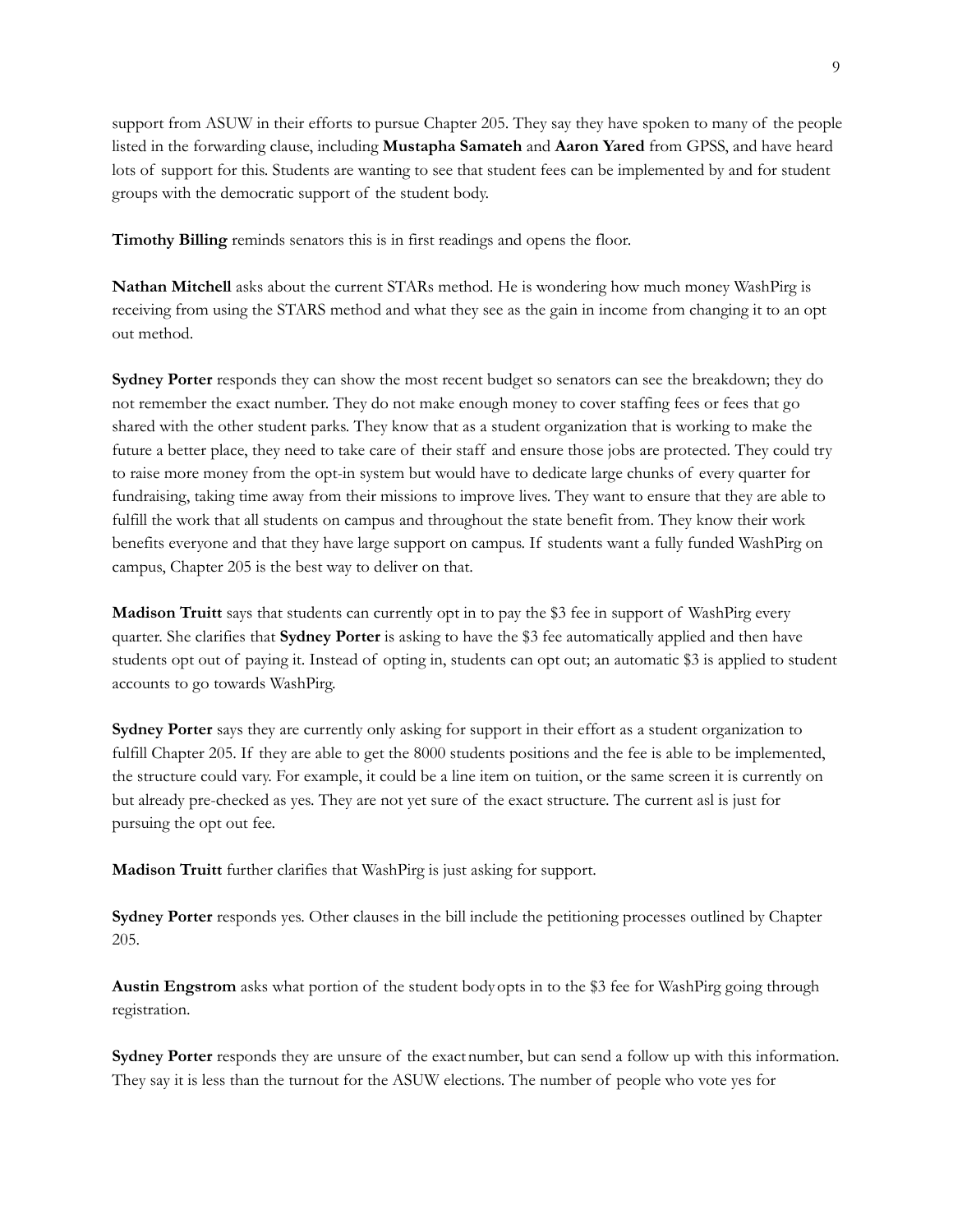WashPirg is significantly higher than the number who opt in for the fee. She will follow up with the budget she previously mentioned and this rate

**Benjamin Roscoe** thanks the sponsor for this legislation. He asks if there is an example of something at the university currently that is an opt out program.

**Sydney Porter** responds that no other student organization has ever tried to pursue this policy before. The U-PASS is a fee students decided they wanted to fund through a process like Chapter 205. To pursue this policy, there is a threshold of getting 15% of the student body to affirm the fee. This is around 8,000 petitions and is why a student group has not tried to do this before

**Benjamin Roscoe** asks if U-pass is opt out

**Sydney Porter** responds yes, U-Pass is opt out

**Makenzie Deshler** asks her to explain the process of pursuing Chapter 205 more clearly. She asks if there would be a petition students would sign in support of this becoming a ballot measure in the upcoming ASUW election.

**Sydney Porter** explains the process consists of getting 8,000 petitions from the student body – the threshold of 15% of the student body from both undergraduate and graduate schools. This resolution is not seeking to establish a ballot measure. This resolution is seeking to establish general support to move forward in the process and senate approval of that support. The actual process is 15% of the student body's petition affirming support for a UW WashPirg fee. The ballot measure that would be included after receiving and certifying the petitions is not required by Chapter 205. Chapter 205 does not say they have to do both of these things. However, as a formality and to show more proof of the democratic process, they also intend to proceed with the ballot measure.

**Makenzie Deshler** asks if it will still become a ballotmeasure if the 15% petitions is not reached

**Sydney Porter** responds that the 15% petitions must be reached for it to be a ballot measure

**Mustapha Samateh** says the senate needs to know that they are voting on this with the intention that this could be on the ballot. The Chapter 205 policy has been used to create the U-pass and Student Technology Fee (STFI. These are voluntary and students decided to implement them through Chapter 205. Once the fees are implemented they are mandatory for students. As of right now students can not opt out of U-Pass or STF fee. However, in cases where students want to implement the fee for groups dealing with politics or ideology, students can opt out of the fee because they may have different opinions

**Nathan Mitchell** asks if they are reaching out to GPSSfor support through a resolution

**Sydney Porter** responds yes, they intend on doing that. They plan to do that after putting the legislation through the ASUW senate.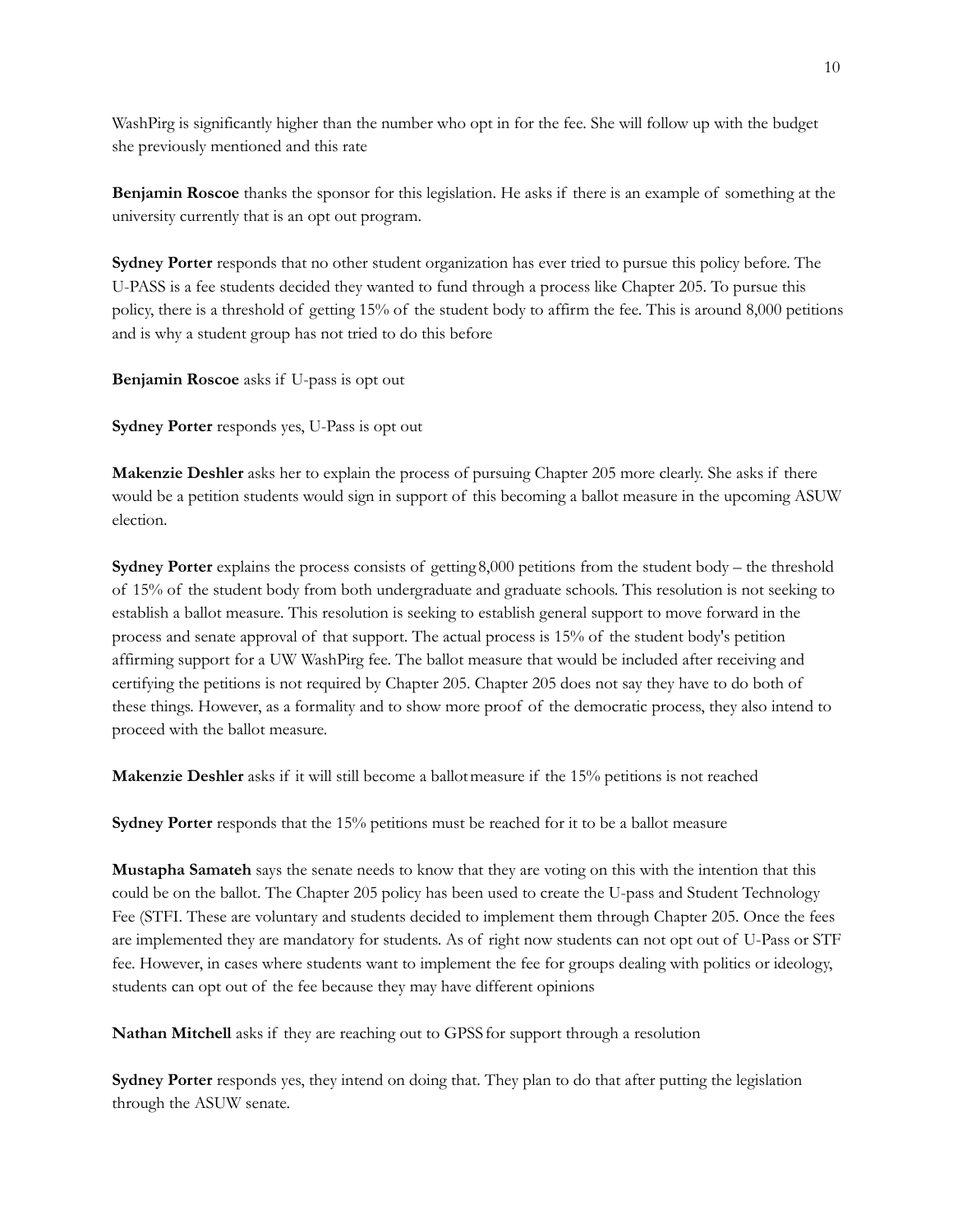**Madison Truitt** motions to put R-28-9 into General Affairs

**Timothy Billing** says he believes General Affairs has legislation in it now.

**Madison Truitt** rescinds her motion

**Makenzie Deshler** says General Affairs does have a bill currently in committee and due to quorum issues she is unsure when it will be able to be passed out

**Madison Truitt** motions to move R-28-9 to the Oversight Committee

**Timothy Billing** says normally Oversight does not take legislation

**Sarah May** says the Organic Acts (OAs) on rules and bylaws will be brought to senate soon and they will go to Oversight, who will then have a lot of work

**Madison Truitt** rescinds her motion

**Madison Truitt** motions to move R-28-9 to Academic and Administrative Affairs Committee

Second

No objections

R-28-9 moved to the Academic and Administrative Affairs Committee [50-0-9]

**Timothy Billing** introduces R-28-10 and reads the content warning. He leaves a moment for students to step away if needed. He yields to the sponsors**Madison Truitt** and **Eva Hudak**, to read the legislation.

**Madison Truitt** and **Eva Hudak** reads R-28-10

**Madison Truitt** says those who do not know the faculty who instigated this bill can reach out to her. She says one of the goals is not giving more power by naming them because many individuals who do such harm tend to do so in an effort for attention. This issue has been brought forward to her by a number of people, including a student in the course who is an American-Indian. This resolution is to bolster efforts within the CSE department and highlight the need for increased diverse hiring. This resolution needs to be handled in a timely manner because her constituent in the course is meeting with the department head on Friday. Having the senate support behind them would be highly impactful. In the resolution it reveals four groups of people make up 16%. This means it is even smaller and smaller percentages within the individual groups, which is heartbreaking to her and her constituents. It is sad to think that this the land of our ancestors and yet they do not feel encouraged to be here.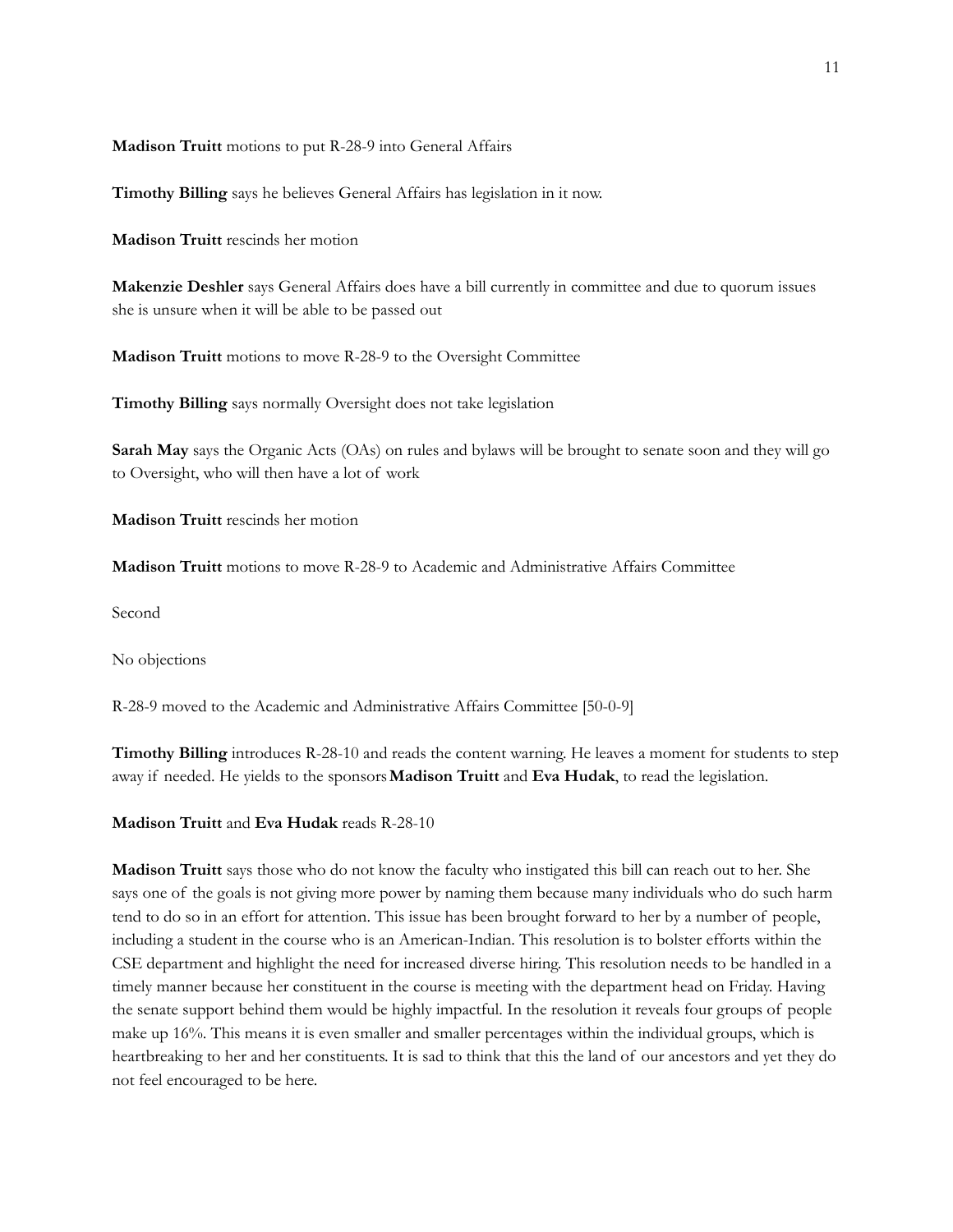**Eva Hudak** adds this is the start of several bills the American Indian Student Commision will be bringing forward to increase the number of Native faculty, administrators, and students on campus. There are 550 of Native students on the UW Seattle campus total. There is a land acknowledgement done at the beginning of senate meetings that brings to light everyone is on Native land. This is just one department they are focusing on, but it is something they are hoping to do follow up resolutions for. There is no reason that there are only 550 Native students on campus and no reason that the number should be so low in faculty.

**Kels Rizzo** has a clarifying question. In the fourth to last paragraph it is asking UW for a 25% Alaska Native/American Indian population. They are curious where the number 25% came from, and if that is the total population of undergraduate and graduate students.

**Madison Truitt** responds that one of their big inspirationsis Fort Lewis college, which has a 60% indigenous student population. She would love a high Native population, but understands it may not be feasible. She says she felt 25% is where UW should be, considering Washington is a state with a very high Native population. Washington is a large HUB for indigenous peoples and therefore, she believes a 25% Native student is feasible. She says this percentage includes both undergraduate students and graduate students. She says 25% in solely the undergraduate population is more unfeasible considering Alaska Native American and Indian students probably make up around only 1% currently. She acknowledges 1% to 25% undergrad is a large jump, but they are asking for 25% for the student population as a whole. They are also hoping to increase the faculty through this resolution. She says it can be very hard to feel as if there is very little inspiration. She says that this year the Psychology Department hired its first Native American faculty – **Tyler Jimenez**. She says It has been wonderful to see someone in her degree as a professor who holds a Native identity that she can relate to. It is huge to see someone in a field that you want to go into representing your identity. The number comes from Fort Lewis and her own personal ambitions.

**Tia Vontver** says she sees this percentage as an awesome goal. However, she recognizes that Fort Lewis is a smaller school compared to UW.

**Timothy Billing** reminds **Tia Vontver** that first readings is only for questions not opinions

**Tia Vontver** asks why they are referred to Fort Lewis when it is a much smaller school. She says it would be awesome to see 25% at UW; however, when looking at feasibility, it may be beneficial to compare it to a similar sized school rather than Fort Lewis.

**Eva Hudak** reframes the proposal: she says when talking about a college in France someone would not ask why there is a request for a 25% French Population. The US is Native Land, and she does not think it's that large of an ask considering how many territories and groups Native Americans represent. It is definitely possible to achieve this percentage as seen through colleges that have a high percentage of Native people. Washington state has a large population of Native Americans compared to other places. She also emphasizes that only 13% of Native people have a higher degree and higher education is difficult for Native people to get into. They know how to get more Native people into school by looking at schools like Fort Lewis. UW has the ability to attain a higher Native American population and get them into higher education. She says there is no reason 25% is an unattainable number, especially, over multiple years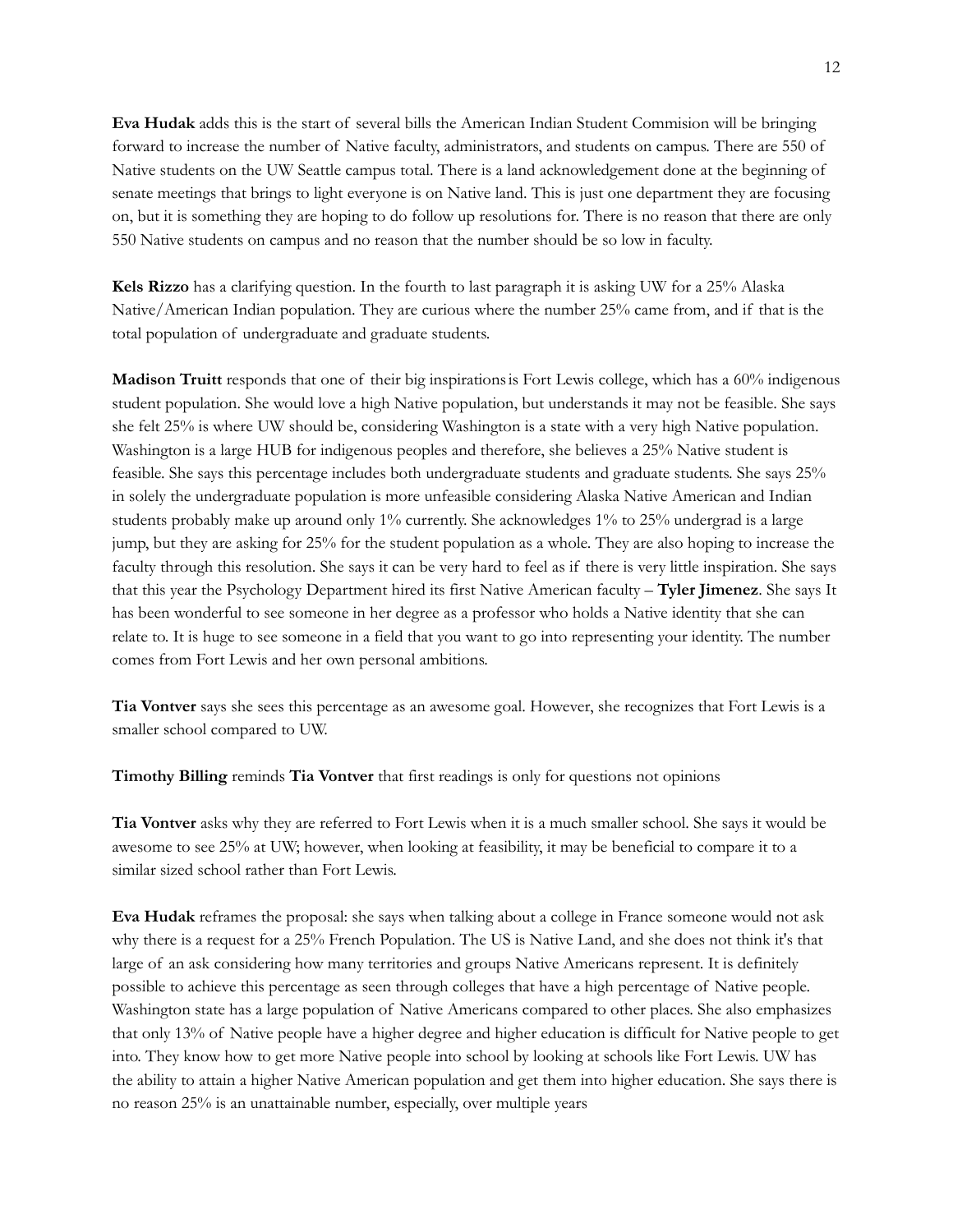**Madison Truitt** says this bill is asking for greater outreach and there will be follow-up bills with more details on that ask. She thinks a huge issue is that this school feels inaccessible. She says a lot of Native students really want to go to an institute that supports them. If properly implemented, UW has the tools and research to achieve this percentage increase.

**Charity Yu** thanks the sponsors for writing this. She is wondering if they know the reason why there is such a small number of Alaska Natives. Is it because of academic performance or because of racial discrimination?

**Madison Truitt** responds she think a large part of it is racial discrimination. She says she grew up in Alaska and there are light of bright and highly intelligent individuals. She tells the story of a Native elder who was told by his peers in second grade that Native people do not play the violin. She says she thinks a lot of it comes from racial discrimination and a lack of awareness. She highlights that 70% of the US is unaware they have interacted or does not believe they have interacted with a Native individual. A large part is the difficulty in feeling supported. She says if she went to a college fair and felt as if UW wanted her at the university, she would definitely go. She says it does not feel as if Native people are wanted in higher education. She acknowledges the CSE department is a highly competitive school and a lot of it is direct admission. She says she knows a lot of people she grew up with are cut out for the CSE department, but did not have support, whether it be financially or because of racial prejudice.

**Eva Hudak** adds that UW is not investing the time and energy into highschools that have higher populations of marginalized groups. She says her highschool was predominantly poor and people of color. She says they had one college counselor from UW come in for only about 20 minutes and say students in her highschool need to exploit their trauma to get accepted to UW. She says she has never heard of a UW counselor going to a reservation school. It is not that students are not cut out for UW, it is that UW is not putting their time into more marginalized and different communities.

**Nathan Mitchell** motions to move this to the On-Campus committee

**Madison Truitt** objects

**Nathan Mitchell** rescinds his objection

**Makenzie Deshler** says one member in her committee asks if there are plans to include a "that" clause, or in future bills regarding this issue to increase the accountability for current CSE professors

**Madison Truitt** says this bill is extremely timely. Her hope is to pass this today because her constituent that inspired her to write this bill is meeting with the CSE department head on Friday. Having this bill passed would better inform the department. From there, there will be future legislation to increase accountability.

**Makenzie Deshler** motions to suspend the rules with the intention of moving R-28-10 to second readings

Second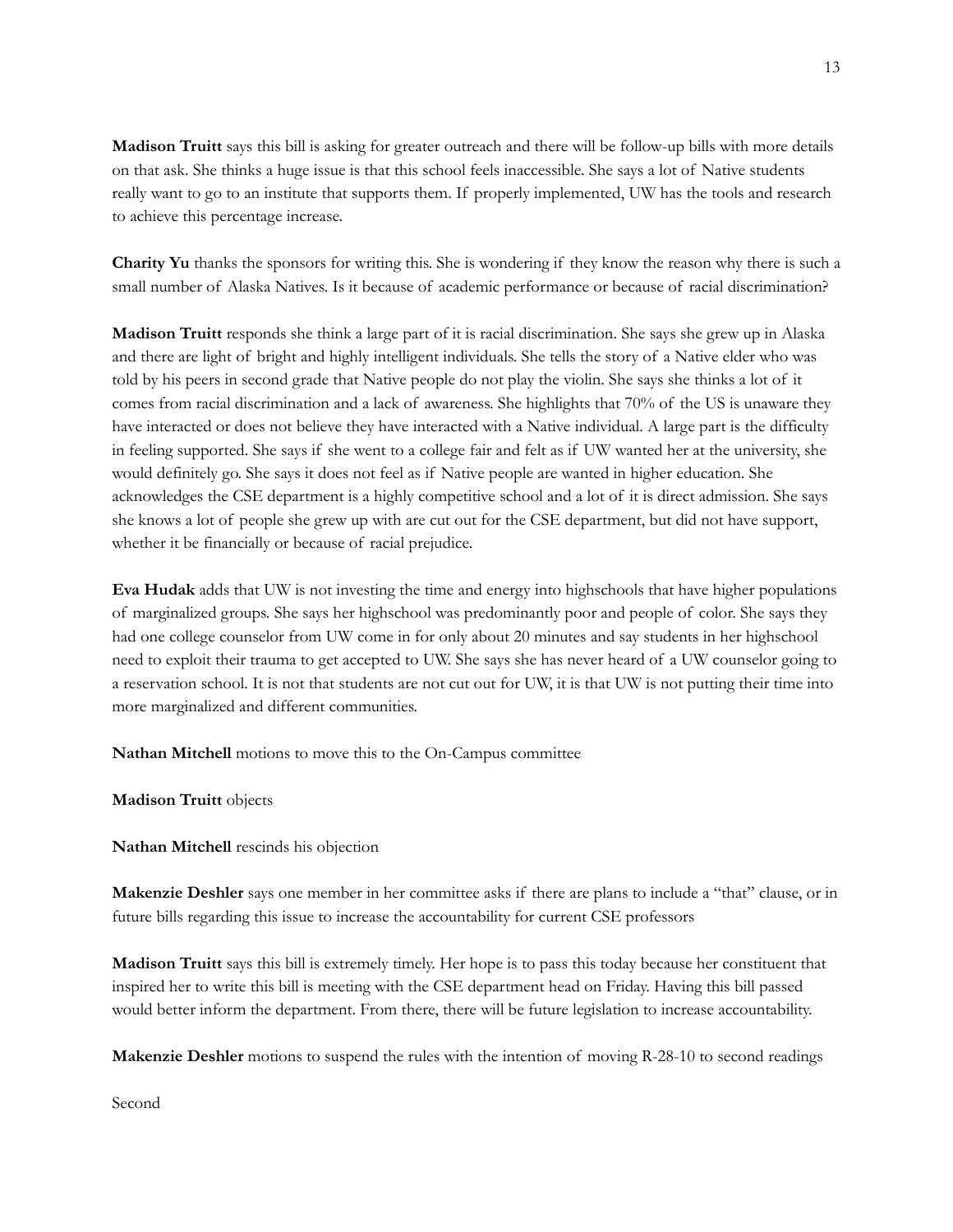No objections

The rules are suspended [49-0-6]

**Makenzie Deshler** says it has to be changed to a special order of the day so it can be passed today

**Makenzie Deshle**r motions to make R-28-10 a special order of the day to move it under New Business

Second

No objections

**Ashlyn Nazari** uses a point of information ask thatby making R-28-10 a special order of the day, it will skip committee meetings and go straight to Old Business

**Timothy Billing** responds yes, the order was to place it under New Business. It will be the next order of business by following the agenda.

R-28-10 is a special order of the day [48-1-8]

R-28-10 is in second readings

**Timothy Billing** reminds senators that in second readings they can state opinions, ask questions, motion for edits, and motion to pass the resolution.

**Eva Hudak** reads the that clauses again

**Madison Truitt** motions to add the ASUW president **Mustapha Samateh** to the forwarding clause

**Timothy Billing** will treat that as grammatical

**Jacob C Anderson** asks about the upcoming meeting they are pushing this legislation through quickly for. He asks how this legislation will specifically help.

**Madison Truitt** responds by passing this legislation it gets forwarded to the Directors of the Computer Science and Engineering (CSE) departments, as well as the Director for Diversity and Equity inclusion for the CSE department. These are the directors her constituent is meeting with on Friday. By having this as the student opinion means a lot, and further helps support the efforts for a more diverse faculty in the CSE department. She thinks the CSE department is used to hearing complaints about the faculty this resolution talks about; however, this legislation puts the complaints in a concrete format supported and approved by students. It will be very impactful to have this bill passed.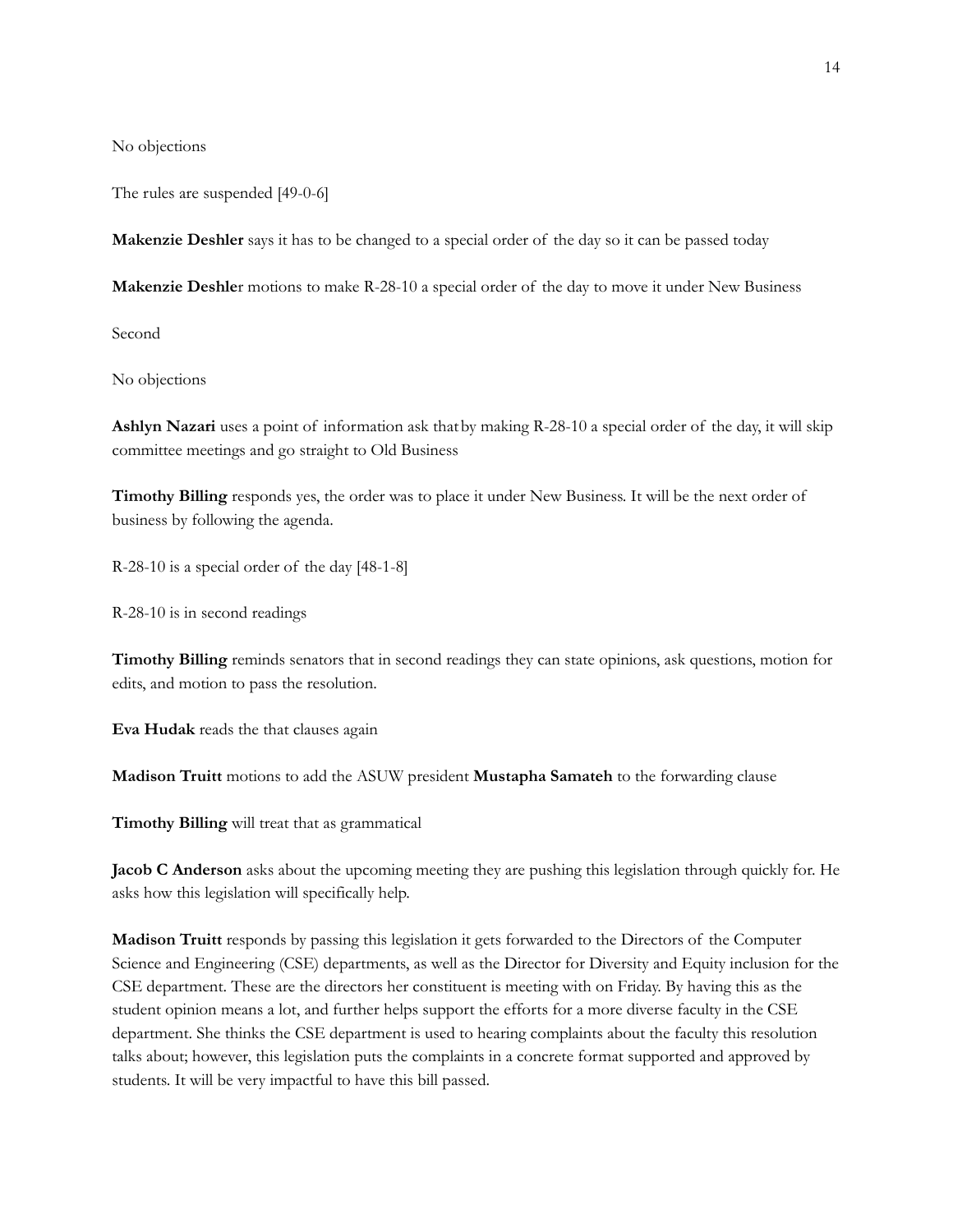**Jacob C Anderson** clarifies that this resolution is a push for diversity in light of the Land Acknowledgment

**Madison Truitt** responds yes

**Austin Engstrom** says he likes the bill as a whole. The fourth to last "that" clause asks for an increased population of Alaska Native/Native American students to 25%. He thinks an increased population is very important, but an increase to 25% is a very large increase. He says the current population is 1.1% according to UW as of Autumn 2021. He says statewide the percentage is 1.83%. He acknowledges it could be undercounted given the nature of who responds to the US census. Regardless, he thinks 25% seems awfully high. He says he personally would not support this without a significant reduction in the percentage listed in the bill.

**Madison Truitt** responds and says she gets where they are coming from. She says one problem in the census is it only identifies people who solely identify as Alaska Native Americans. This does not take into account people who identify as mixed race. She says in her eyes the 25% includes people of mixed race. She says it is difficult to find the percentage of people who identify as Alaska Native/Native American Indian and something else. She asks if he has a proposed percentage he would be interested in.

**Austin Engstrom** says he will have to think about that.

**Eva Hudak** says she realizes some people might see this is a high number but is wondering why. She wants to know why people do not think this number is acceptable. She asks what an acceptable number of Native people on campus is.

**Charity Yu** says she supports having Native people on campus and she would like for this legislation to pass. She thinks the maximum percentage that is likely to be approved is 20%. She thinks 10-15% is a more feasible percentage for the bill.

**Anastasia Vargas** says she agrees with **Charity Yu**. She says she would love to see 25% of Native people on campus. She herself identifies as an indigenous woman. She is a Pacific Islander, a group that does not even make up a whole percent of the student population on campus. She agrees that 10% would be something that is more feasible and more people would agree to. She also thinks they would actually be able to see success with 10%. She does not want them to do a lot of work, set a goal at 25%, not hit it and not feel a sense of accomplishment. She thinks they can start at 10%, and if they hit 25% it would be very fulfilling. She thanks the sponsors for the work they are doing.

**Madison Truitt** says she would like to keep the percentage amount at 25%, but is open to the idea of extending the timeline years.

**Kels Rizzo** says maybe it could be an annual percentage increase until the 25% is achieved. They say it could be an incremental increase until the goal is reached.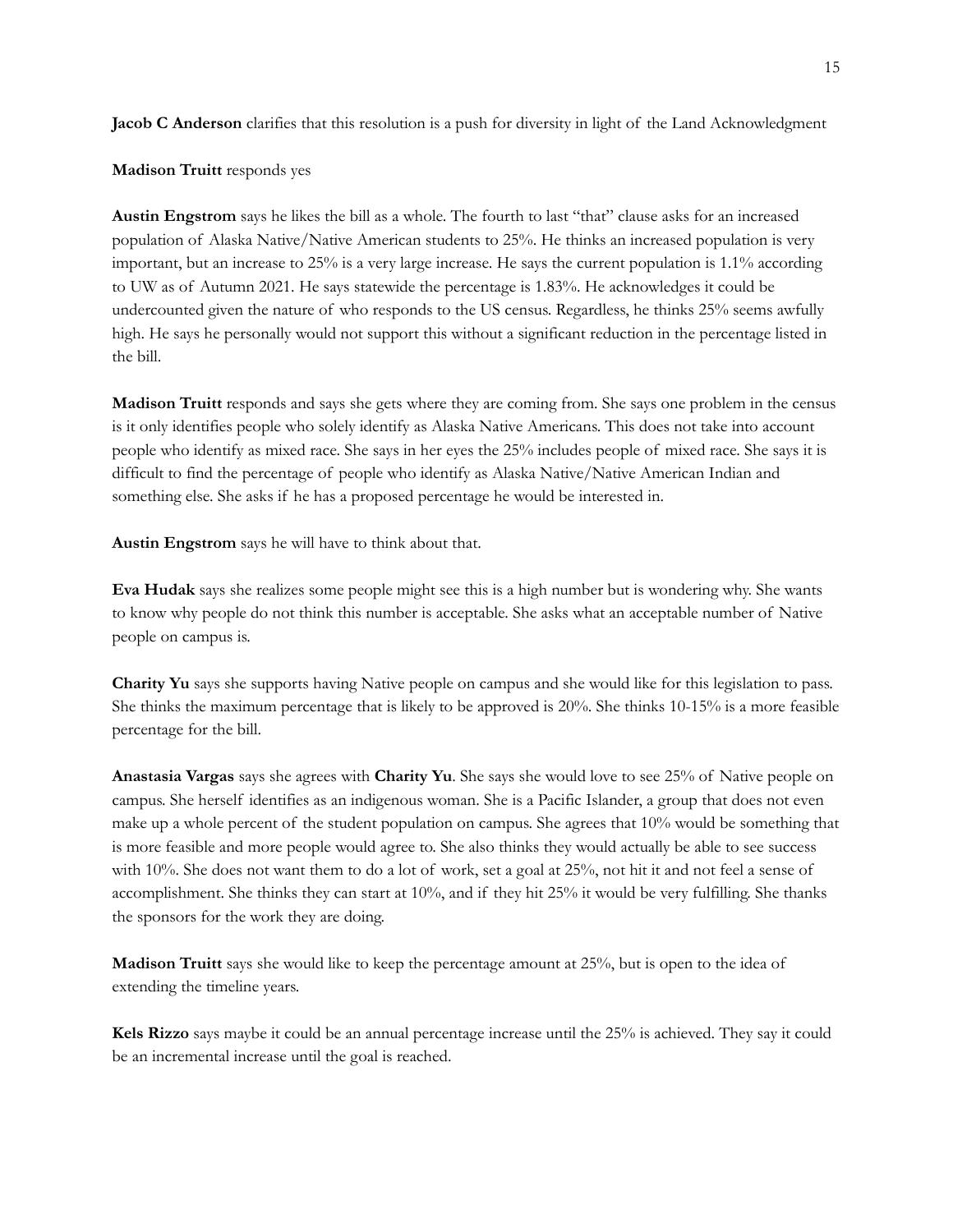**Madison Truitt** motions to strike "... so that by 2025, the University of Washington has an Alaska Native/Native American student population of 25%" and add:

"and commit to a 3% annual increase in the student population of Alaska Native/Native American students leading to a Alaska Native/Native American student population of at least 24% by 2030; and"

**\_\_\_\_\_\_\_\_\_\_\_\_\_\_\_\_\_\_\_\_\_\_\_\_\_\_\_\_\_\_\_\_\_\_\_\_\_\_\_\_\_\_\_\_\_\_\_\_\_\_\_\_\_\_\_\_\_\_\_\_\_\_\_\_\_\_\_\_\_\_\_\_\_\_\_\_\_\_\_\_\_\_\_\_\_**

**\_\_\_\_\_\_\_\_\_\_\_\_\_\_\_\_\_\_\_\_\_\_\_\_\_\_\_\_\_\_\_\_\_\_\_\_\_\_\_\_\_\_\_\_\_\_\_\_\_\_\_\_\_\_\_\_\_\_\_\_\_\_\_\_\_\_\_\_\_\_\_\_\_\_\_\_\_\_\_\_\_\_\_\_\_**

Second

No objections

Approved

**Makenzie Deshler** motions to approve R-28-10

**Sarah May** says her wifi cutout she asks if the amendmentwent through

**Timothy Billing** responds yes

Second

No objections

Approved [50-1-3]

## **COMMITTEE MEETINGS**

*On-Campus*

*Of -Campus*

*AAA*

*General Af airs*

*Oversight*

*CRFU*

# **OLD BUSINESS**